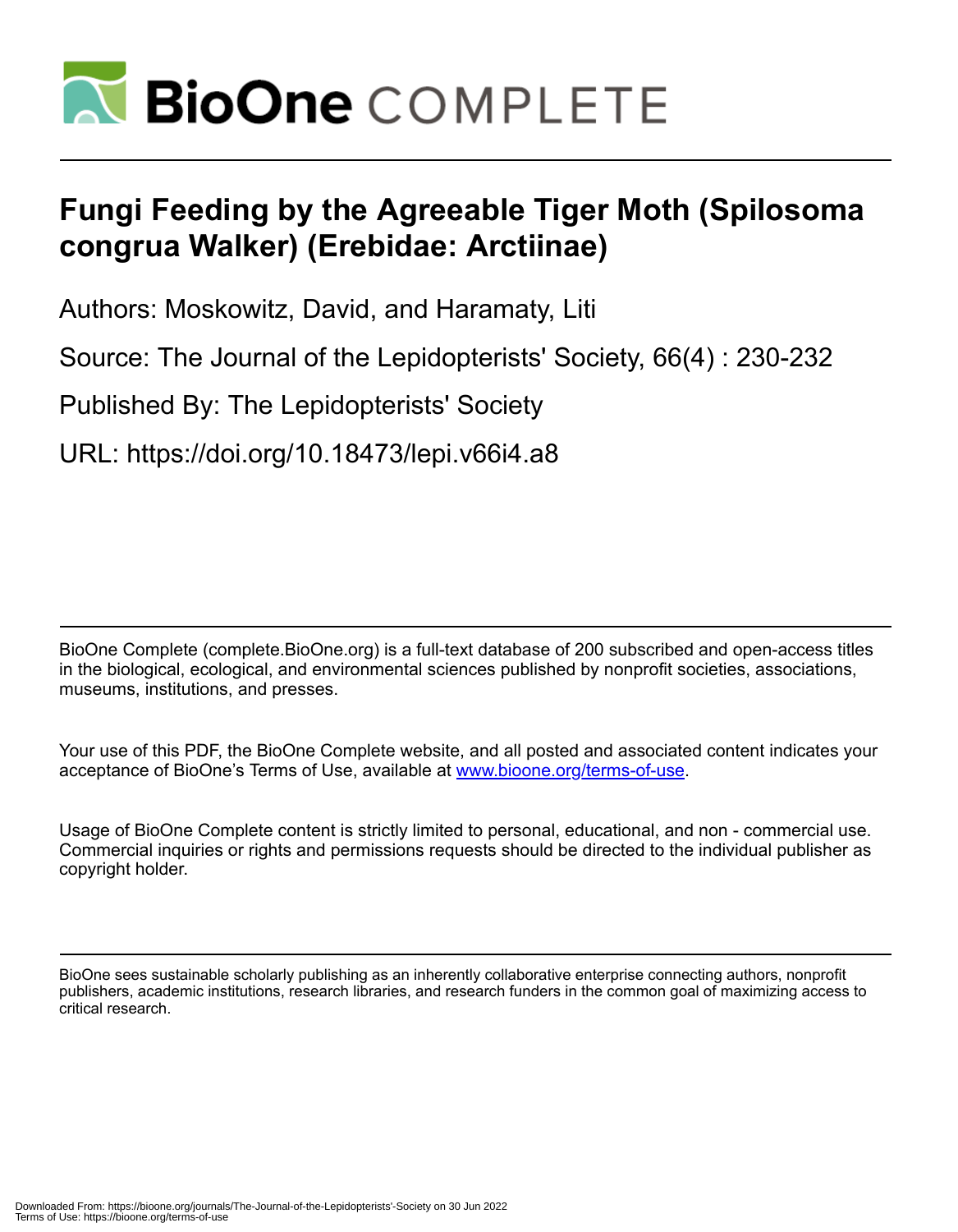## FUNGI FEEDING BY THE AGREEABLE TIGER MOTH (*SPILOSOMA CONGRUA* WALKER) (EREBIDAE: ARCTIINAE)

#### **Additional key words:** *Spilosoma congrua*, Agreeable Tiger Moth, mycophagy, fungivory.

Mycophagy in caterpillars from numerous moth families is well known, but for many species, including arctiines, basic information on fungal hosts and feeding behavior is lacking (Rawlins 1984; Wagner et al. 2008; D. Wagner pers. comm.). Although fungi provide nutrients (Jonsell & Norlander 2004; Rawlins 1984), availability of fruiting bodies can be unpredictable, and fungi are often only part of a polyphagous diet (Jonsel & Nordlander 2004).

Many species of caterpillars utilize chemical defenses against predators (Bowers 2009; Hristov & Conner 2005), and parasitoids (Bowers 2009), or use compounds produced *de novo* and/or secondary metabolites sequestered from host plants for reproductive functions (Hristov & Conner 2005; Rawlins 1984; Wagner 2005). Many sequestered compounds have been identified in arctiines (Hristov & Conner 2005; Wagner 2009), including *Spilosoma congrua* caterpillars which are highly effective at sequestering iridoid glycosides (Conner 2009; Hristov & Conner 2005). Other arctiines are known to sequester pyrrolizidine alkaloids (Woolley 2001), azoxyglycosides, lichen phenolics, biogenic amines, iridoid glycosides, pyrrolizidine glycosides and cardiac glycosides (Nishida 2002; Weller et al. 1999; Bowers 2009) A variety of bioactive secondary metabolites are widely produced by fungi (Zjawiony 2004; Mahmood 2010; Kukor & Martin 1987) and although there are few reports that insects sequester fungal toxins (Wicklow 1988), sequestration of fungal secondary compounds from lichens was shown in 24 lichen feeding lithosiines (Hesbacher et al. 1995). The purpose of this note is to document mycophagy in a primarily phytophagous arctiine, *Spilosoma congrua* Walker. Anecdotal and unpublished accounts, coupled with a single-confirmed published report indicate that this caterpillar occasionally feeds on fungi and maybe a useful candidate for exploring fungivory in Lepidoptera.

On 30 July 2010 at 22:15, we observed an Agreeable Tiger Moth caterpillar (*Spilosoma congrua* Walker) feeding on a small bracket fungus on a fallen log in a mature deciduous forest in Community Park, East Brunswick Township, Middlesex County, New Jersey (40.40887° N, 74.44360° W). The caterpillar was observed for approximately five minutes before being collected along with its host fungus. The identification

of the caterpillar as *Spilosoma congrua* was confirmed by David Wagner (David Wagner pers. comm.).

The caterpillar we observed was feeding on the bracket polypore fungus *Trichaptum biforme* (Fr. in Kl.) Ryvarden (Polyporaceae). The fungus was also covered by two algal species, possibly a *Chlorococcum* (Meneghini) and another unidentified filamentous species (Dorothy Smullen pers. comm.). Our observations suggest that the caterpillar was feeding on the mushroom as well as the algae. The algal consumption may have been incidental to feeding on the mushroom but algivory has been reported in other Arctiidae (Moskowitz & Westphal 2002; Rawlins 1984; Robinson, et al. 2001; Wagner 2005). A short supplemental video of the feeding is available at http://www.youtube.com/watch?v=uaYkUqQmGG4.



FIG. 1. Agreeable Tiger Moth caterpillar (*Spilosoma congrua* Walker) feeding on the bracket polypore fungus *Trichaptum biforme* (Fr. in Kl.) Ryvarden (Polyporaceae) in Community Park, East Brunswick Township, Middlesex County, New Jersey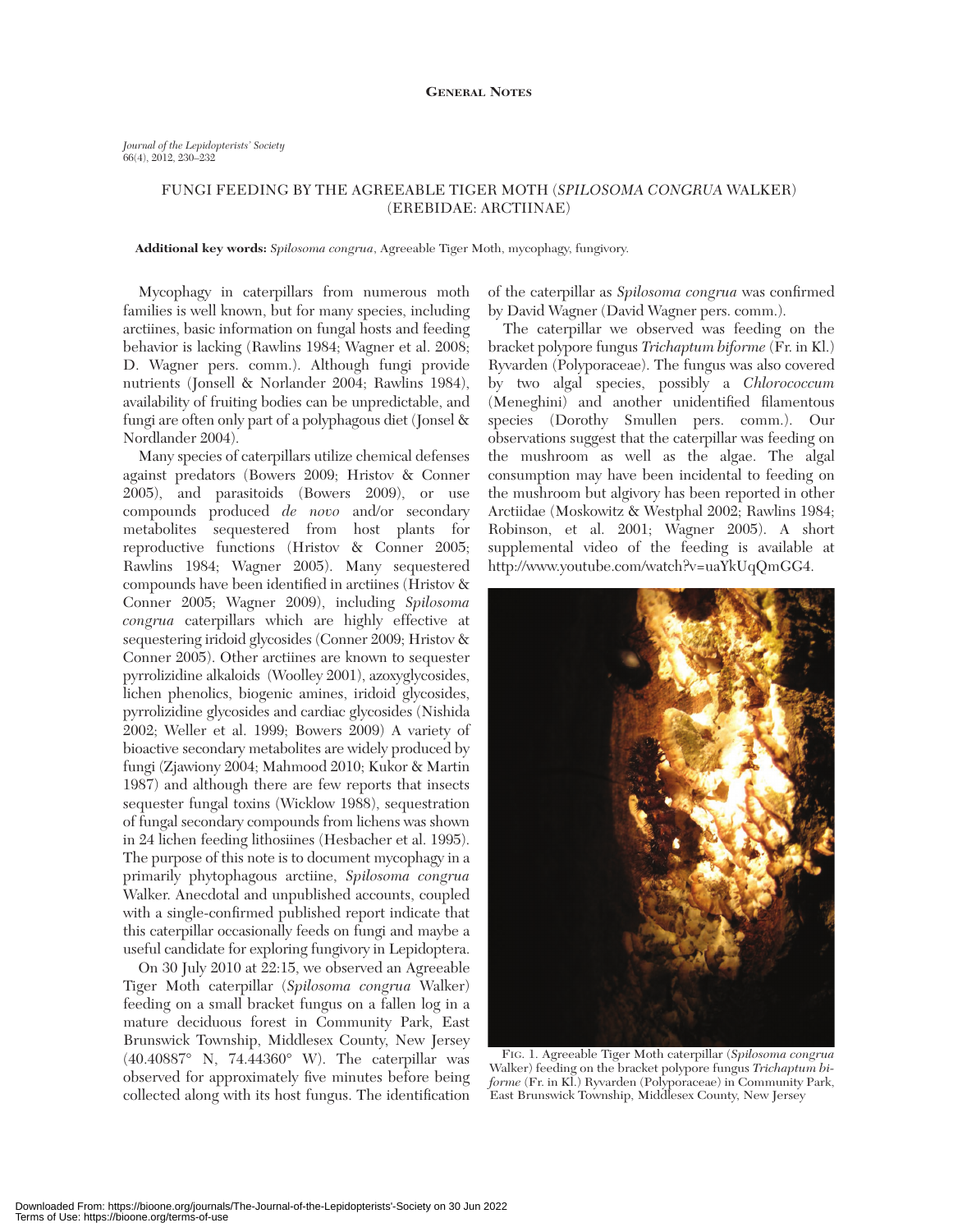While the caterpillar was in captivity before succumbing to an unknown cause, it was fed fresh common dandelion (*Taraxacum officinale* F.H. Wigg.) leaves and white clover (*Trifolium repens* L.) leaves. It readily accepted the dandelion but not the clover.

*Spilosoma congrua* is typically described as phytophagous (Covell 1984; Robinson, et al. 2001; Wagner 2005). There are also a few reports of the caterpillars feeding on mushrooms. We are aware of three published reports that note the caterpillar feeding on the mushroom *Agaricus campestris* L. (Tietz 1972; Handfield 1999; Robinson 2001). It is likely that these three accounts all originated from the same fungal host report noted in Thomas (1939) as originally reported by Beutenmüller (1890) and are also the source of many other general references to this species feeding on mushrooms. Unpublished reports, supported by photographs, also note feeding by *Spilosoma congrua* caterpillars on other mushrooms including *Fomitopsis spraguei* (Berk. & M.A. Curtis) (Fomitopsidaceae) (Woods and Woods 2008) and possibly on *Boletes* sp. (E. M. Fries) (Ramos 2006) (Boletaceae). Sargent (pers. comm.) also observed an unconfirmed *S. congrua* feeding on *Boletus bicolor* Peck. This caterpillar was also offered a *Russula* sp. (C.H. Persoon) (Russulaceae) but feeding on this host was sparse and inconclusive. A few other references note feeding by *S. congrua* on mushrooms but are more general without identification of the species; "feeding in mushrooms" (Beutenmüller 1890), "larva also bores in mushroom stems" (Zhang 1994) and "Attacks mushrooms but is rare" (Thomas 1939).

The paucity of reports of *Spilosoma congrua* feeding on fungi over the past century suggest that fungivory in this species must be only part of a broader generalist diet. It is possible that *Spilosoma congrua* utilizes fungi, when available, as a source of defensive chemicals and/or for reproductive purposes. Despite the limited number of accounts of fungivory in *Spilosoma congrua*, feeding trials with various fungi may be informative and help to understand the ability of the caterpillars to utilize these abundant food sources.

#### ACKNOWLEDGEMENTS

We thank Dorothy Smullen (Past President, New Jersey Mycological Association) for her help identifying the fungi and the algae; David Wagner (UCONN) for his help with arctiid ecology, references and review of the draft manuscript; Michael May (Rutgers University) for obtaining an obscure reference; Ted Sargent for sharing his observations and EcolSciences for the time and resources to prepare this manuscript and two anonymous reviewers for their suggestions that improved this note. We also thank the East Brunswick Division of Parks and Recreation for access to the Dallenbach Natural Area at night.

### LITERATURE CITED

- BEUTENMÜLLER, W. 1890. Catalogue of the Lepidoptera found within fifty miles of New York City, with their food-plants. Annals of the New York Academy of Sciences. 3(5). 199-230.
- BOWERS, M. D. 2009. Chemical defenses in woolly bears: Sequestration and efficacy against predators and parasitoids, Pp. 83-101. *In* W. E. Conner (ed.), Tiger moths and wooly bears: Behavior, Ecology and Evolution of the Arctiidae. Oxford University Press, New York.
- COVELL, C. V. 1984. A field guide to the moths of eastern North America. Houghton Mifflin Company, Boston, MA. 496 pp.
- CONNER, W. E. 2009. Tiger moths and wooly bears: Behavior, ecology and evolution of the Arctiidae. Oxford University Press, New York. 323 pp.
- HANDFIELD, L. 1999. Les guides des papillons du Quebec. Broquet, Quebec, Canada. 982 pp.
- HESBACHER, S., I. GIEZ, G. EMBACHER, K. FIEDLER, W. MAX, A. TRA-WOGER, R. TURK, O. LANGE, & P. PROKSCH. 1995. Sequestration of lichen compounds by lichen-feeding members of the Arctiidae (Lepidoptera). Journal of Chemical Ecology, 21(12): 2079-2089.
- HRISTOV, N. & W. CONNER. 2005. Effectiveness of tiger moth (Lepidoptera, Arctiidae) chemical defenses against an insectivorous bat (*Eptesicus fuscus*). Chemoecology 15: 105-113.
- JONSELL, M. & G. NORLANDER. 2004. Host selection patterns in insects breeding in bracket fungi. Ecological Entomology 29(6): 697-705.
- KUKOR, J. J. & MARTIN, M. M. 1987. Nutritional ecology of fungus feeding arthoropods. Pp. 791-814. *In* F. J. Slansky & J. G. Rodriquez (eds.), Nutritional Ecology of Insects, Mites, Spiders, and Related Invertebrates. John Wiley & Sons, New York.
- MAHMOOD, Z. A., S. AHMED, I. AZHAR, M. SUALEH, M. BAIG, & S. ZOHA. 2010. Bioactive alkaloids produced by fungi: I. Updates on alkaloids from the species of the genera *Boletus, Fusarium* and *Psilocybe*. Pak. J. Pharm. Sci. 23(3): 349-357.
- MOSKOWITZ, D. & C. WESTPHAL. 2002. Notes on the larval diet of the painted lichen moth *Hypoprepia fucosa* Hubner (Arctiidae: Lithosiinae). Journal of the Lepidopterists' Society 56(4): 289- 290.
- NISHIDA R. 2002. Sequestration of defensive substances from plants by Lepidoptera. Annu Rev Entomol 47: 57-92.
- RAMOS, K. 2006. Electronic Resource retrieved from http://www.photomacrography.net/forum/viewtopic.php?p=66378&sid=d58779fa a3a1a372430daa7c42facbe6 on 2 September, 2011.
- RAWLINS, J. E. 1984. Mycophagy in Lepidoptera. Chapter 15. Pp. 382- 423. *In* Q. Wheeler & M. Blackwell (eds.), Fungus-Insect relationships. Perspectives in Ecology and Evolution. Columbia University Press, New York. 514 pp.
- ROBINSON, G. S., P. R. ACKERY, G. W. BECCALONI, I. J KITCHING & L.M. HERNANDEZ. 2001. HOSTS – a database of the host plants of the world's Lepidoptera. Electronic resource. The Natural History Museum, London, England.
- THOMAS, C. 1939. The animals associated with edible fungi. Journal of the New York Entomological Society 47: 11-37.
- TIETZ, H. M. 1972. An index to the described life histories, early stages and hosts of the Macrolepidoptera of the continental United States and Canada. Vol. I and II. The Allyn Museum of Entomology, Sarasota, Florida. 1041 pp.
- WAGNER, D. 2005. Caterpillars of eastern North America. A guide to identification and natural history. Princeton University Press, Princeton, New Jersey. 512 pp.
- –––––. 2009. The immature stages: structure, function, behavior, and ecology. Chapter 3. *In* W. E. Conner (ed.), Tiger moths and wooly bears: Behavior, Ecology and Evolution of the Arctiidae. Oxford University Press, New York. 323 pp.
- WAGNER D., J. ROTA & T. MCCABE. 2008. Larva of *Abablemma* (Noctuidae) with notes on algivory and lichenivory in Macrolepidoptera. Annals of the Entomological Society of America,  $101(1)$ : 40-52.